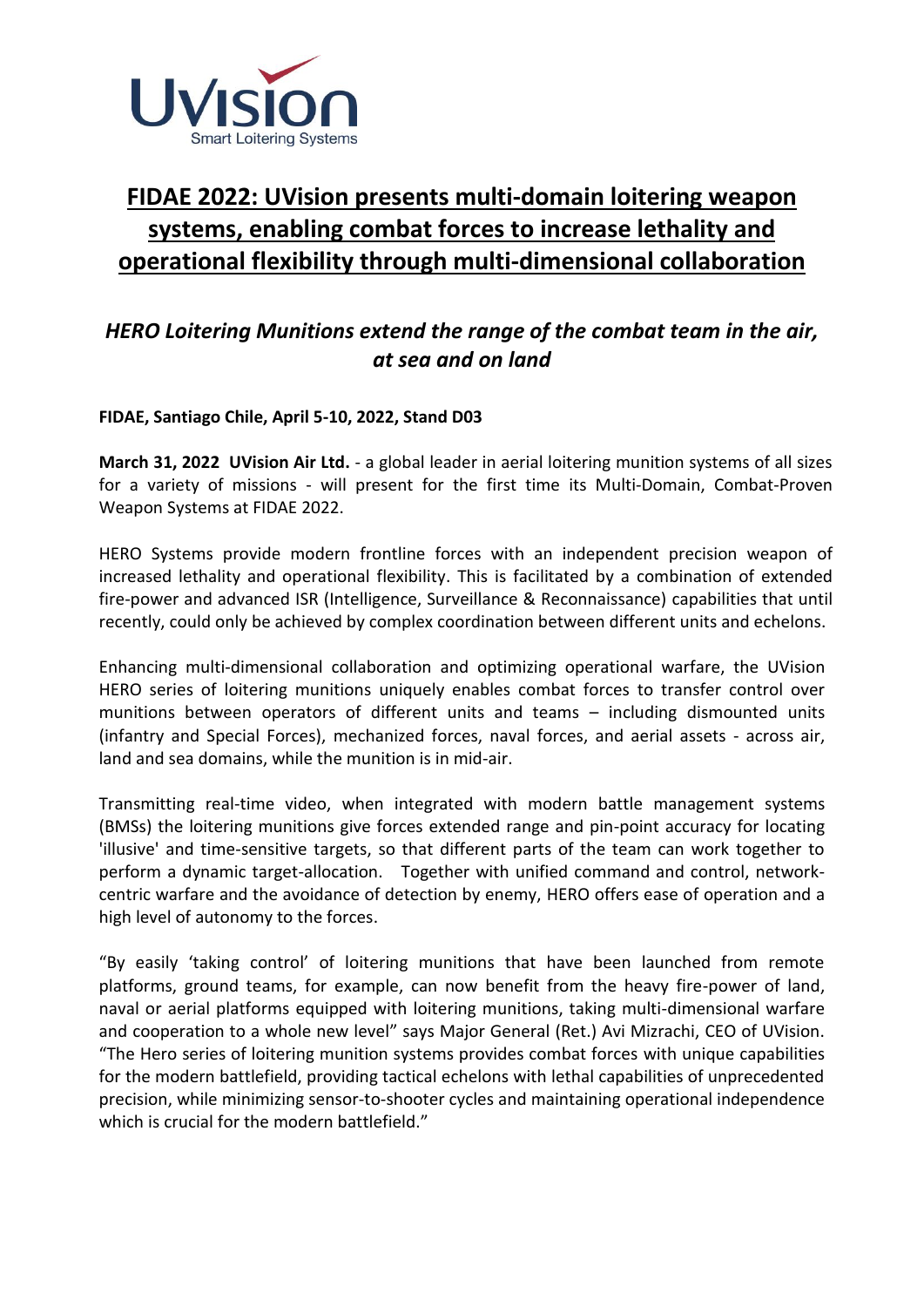

### [UVision](http://www.uvisionuav.com/) will feature the following HERO systems at FIDAE 2022:

**Hero-30 Loitering Munition System** - incorporates a high level of precision attack and abort capabilities. This simple-to-operate system enables infantry and special forces to initiate operations, as well as to respond to any enemy target or threat that arises, and eliminate it with extreme accuracy. The Hero-30's advanced capabilities include striking targets with high tracking precision and lock-on, a last-second mission-abort, and re-engagement for a second attack attempt or change of target. Its versatile installment configurations (man-packed, vehicle-mounted or stationary) make it ideally suited to a diverse range of operational scenarios.

**Hero-120 Loitering Munition System** - a mid-range, anti-armor loitering munition system which meets the complex requirements of the modern battlefield. A high-precision smart loitering munition system with a unique aerodynamic structure, the Hero-120 carries out pinpoint strikes against anti-armor, anti-material and anti-personnel targets, including tanks, vehicles, and other soft targets in populated urban areas. Its high-precision capability ensures minimal collateral damage, while its wide range of multi-purpose warheads enables the operational user to effectively engage all targets.

**Hero-400 Loitering Munition System** - a long-range, high-precision loitering munition system with a low acoustic, visual and thermal signature that can locate, track and strike static and moving targets with high accuracy, and minimal collateral damage. With a combination of precision-strike capabilities, extended endurance of up to two hours, and a multi-purpose warhead  $-$  including concrete piercing, high explosive, fragmentation and others  $-$  the Hero-400 enables handling of different types of targets with exceptional accuracy, and long-range and versatile missions. Due to its exceptional maneuverability, the Hero-400 provides an advanced mid-air abort capability that enables automatic re-entry into loitering mode, reengagement, or return to the recovery area using a parachute.

**HERO Training and Simulation System** – realistic virtual training for the HERO series of loitering munitions. With three configurations – classroom, portable and embedded in the operational control unit - [UVision](http://www.uvisionuav.com/) presents a comprehensive solution for HERO operators, enabling a higher level of training flexibility. The classroom configuration provides a robust simulation solution with a rich and versatile scenario generator for multiple trainees. The portable and embedded field simulator configurations give HERO operators continuous hands-on training, at various levels, during deployments, maintaining the highest level of operational proficiency and readiness – anytime, anywhere.